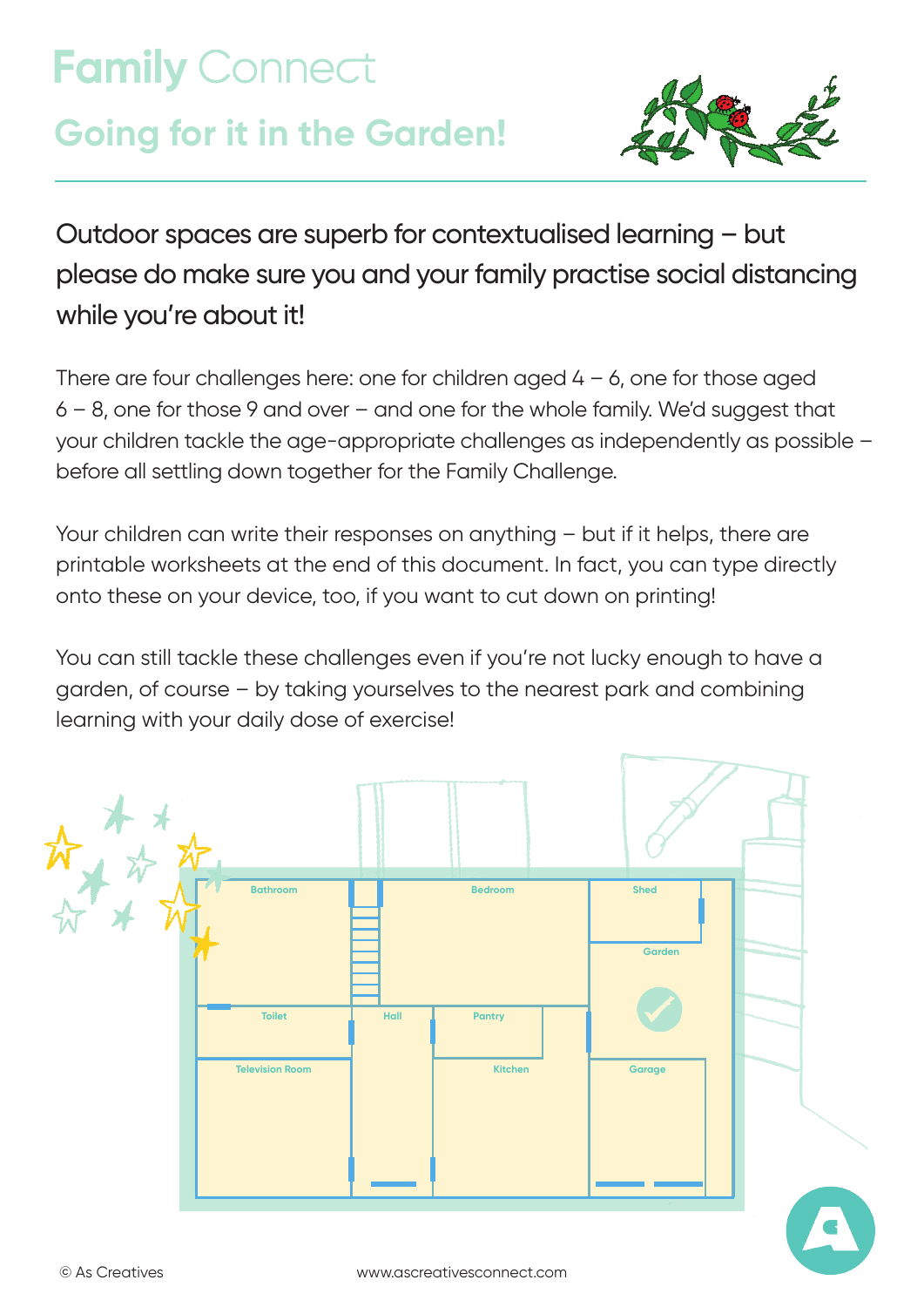

## Challenge 1: Literacy

Before you start, ask your child/children to spend a good ten minutes exploring the garden/ outdoor space.

Gather back together – and explain that the challenge is to complete the following phrases by spotting things that match the description and writing (or drawing) them in the spaces provided on the answer sheets:

- A green ...
- A tiny ...
- A spiky ...
- A smooth ...
- A huge ...
- A beautiful ...

## Challenge 2: Maths

Go outside – and explain that this challenge explores different numbers and types of number. Tell your child/children that the first task is to find or spot something that there is only one of – and write it down or draw it (if they're struggling, and it's a clear day, look up into the sky!). They now need to find, in order, and recording their responses each time …

- Something that there is an even number of …
- Something that there is an odd number of …
- Something that there are too many examples of even to count!

*Note: the last part of the challenge is a great way of beginning to explore concepts of "infinity". And, of course, you and your child/children can continue the challenge by thinking up even more tasks!*

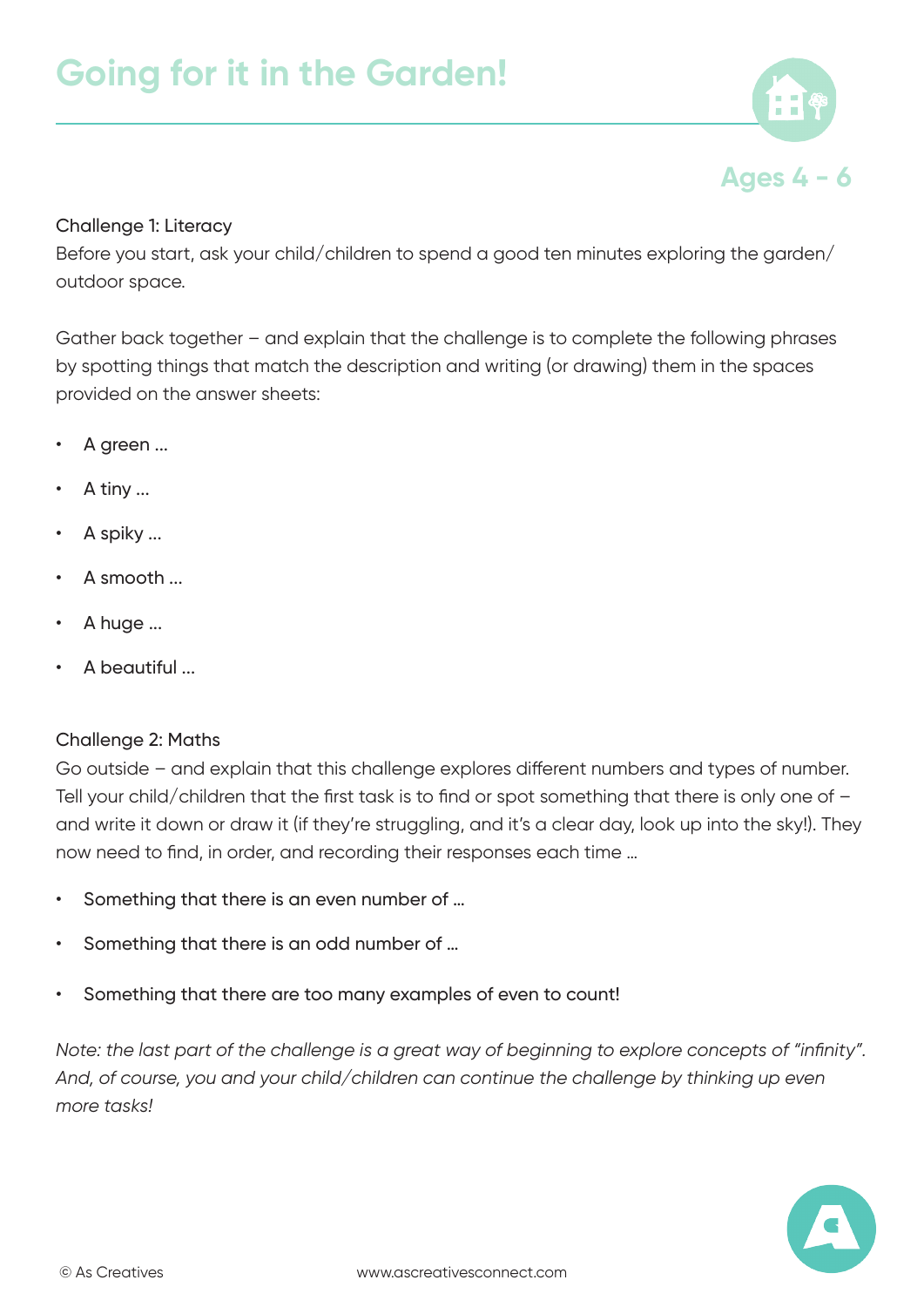

## Challenge 3: Science

Explain that the challenge is to find living things in the garden (or wherever you are). Ask your child/children to explore the space and identify five different living things (it might help to remind them that not all living things walk, crawl, swim or fly – some are pretty static, in fact!). Explain that this is an observation exercise – it's important not to disturb the living things. And ask your child/children to record their findings, in words and/or drawings.

*Note: this experiential approach is a perfect way of cementing an understanding that there are many different forms of life, all with differing needs.*

#### Challenge 4: PE

Explain that the challenge is to undertake three tasks that will support your child's/children's balance and strength …

Task 1: stand on one leg for twenty seconds … then the other leg …

Task 2: sit on the ground and raise one leg for ten seconds, keeping it straight … then repeating with the other leg …

Task 3: walk heel-to-toe, with arms outstretched, in a perfectly straight line – for twenty seconds.

And as time goes on, of course, your child/children should be able to increase the amount of time for which they can perform each task!

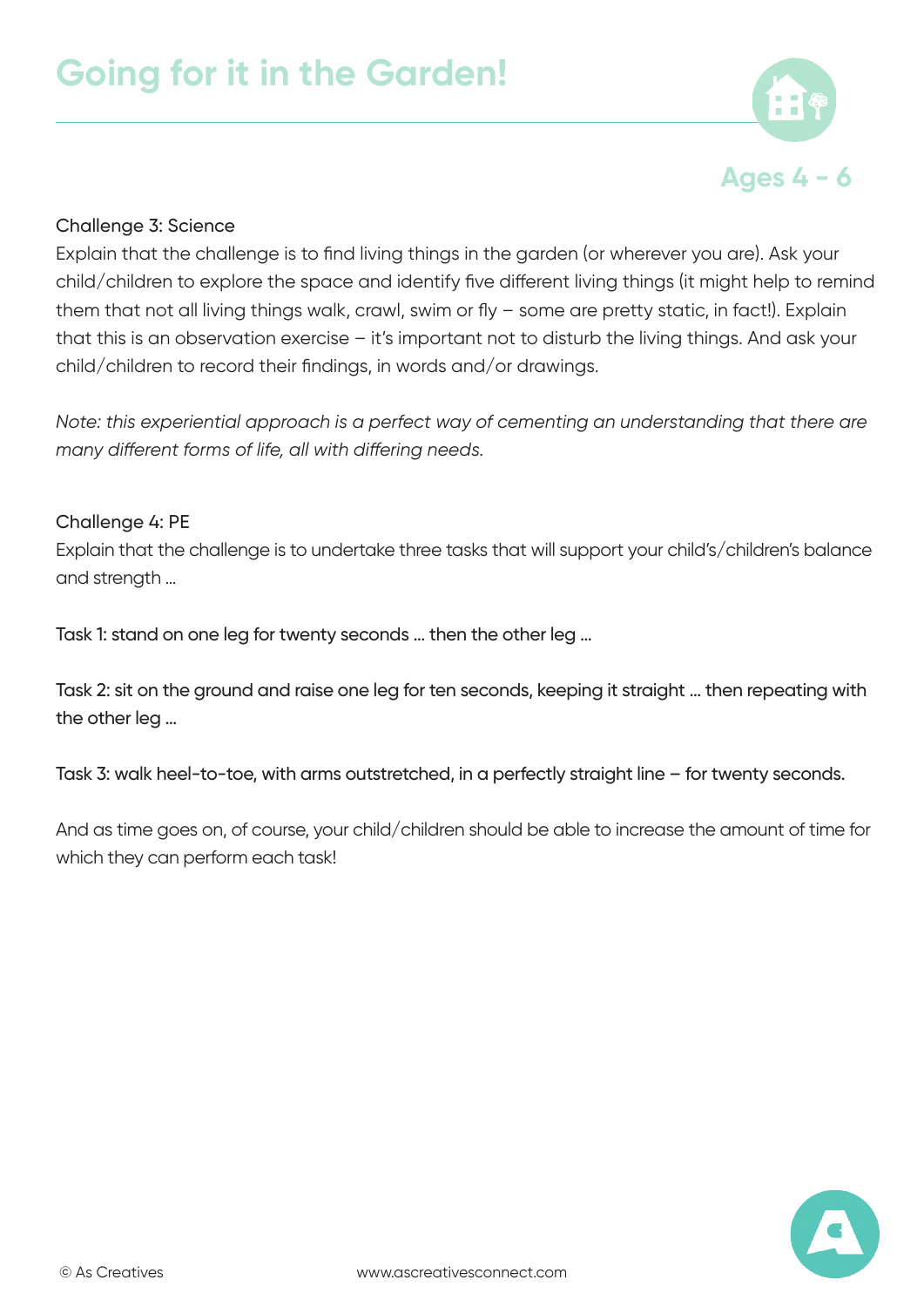

## Challenge 1: Literacy

Before you start, ask your child/children to spend a good ten minutes exploring the garden/ outdoor space. Gather back together – and either ask your child/children to write the word GARDEN vertically down the left hand side of a piece of paper, or introduce them to the answer sheet that comes with this resource. Explain that the challenge is to come up with as many things as they can that (a) they can see in the garden (or wherever you are) and (b) begin with one of the letters – and to record them in the appropriate spaces. Which letter was the easiest to work with?

Are there any letters that they can't find anything beginning with?

#### Challenge 2: Maths

Go outside – and explain that this challenge explores number patterns. Tell your child/children that the first task is to find sixteen small objects. Ideally the collection should actually be sixteen examples of the same thing (for example twigs, pebbles, blades of grass) – but we know that, depending on where you are and how much time you have, this won't always be possible.

Use the objects to make four piles (it's important that you do this yourself, rather than delegating it to your child/children). The first pile will contain one object … the second pile will contain three … the third pile will contain five … and the fourth pile will contain seven.

Ask your child/children to explore what is in each pile to work out what the number pattern is – and to determine how many objects would be in the fifth pile. They'll then record the full sequence of five numbers.

The challenge now is for your child/children to use the objects to create four more number patterns, recording the sequences each time. Depending on the magnitude of the numbers they choose, they may need to find more objects!

*We'd love to see how you get on with this – so why not tweet photos of your towels, using @AsCreatives and #FamilyConnect*

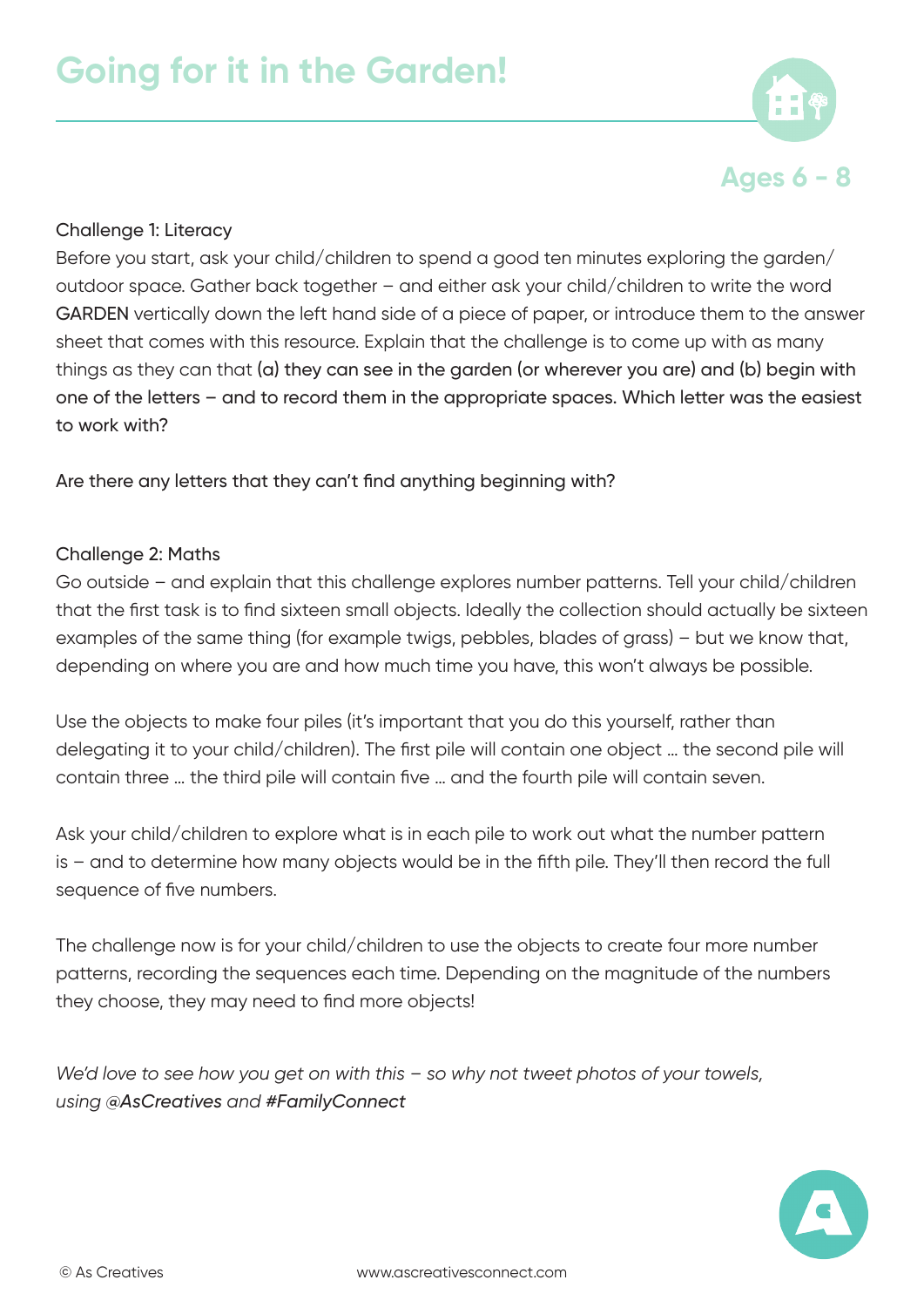

## Challenge 3: Science

Explain that the challenge is to identify where living things sit in food chains. Ask your child/children to explore the space and identify five different living things (it might help to remind them that not all living things walk, crawl, swim or fly – some are pretty static, in fact!). Explain that this is an observation exercise – it's important not to disturb the living things. And ask your child/children to record their findings, in words and/or drawings – and then decide which of these categories each falls into …

- Producer ...
- Prey ...
- Predator and Prey …
- Predator ...

As an extension, challenge your child/children to identify a food chain that (a) contains at least three links … and (b) is actually in operation in the garden/outdoor space.

#### Challenge 4: PE

Explain that the challenge is to undertake three tasks that will support your child's/children's balance and strength …

Task 1: stand on one leg for twenty-five seconds … then the other leg …

Task 2: sit on the ground and raise one leg for fifteen seconds, keeping it straight … then repeating with the other leg …

Task 3: walk heel-to-toe, with arms outstretched, in a perfectly straight line – for twenty-five seconds.

And as time goes on, of course, your child/children should be able to increase the amount of time for which they can perform each task!

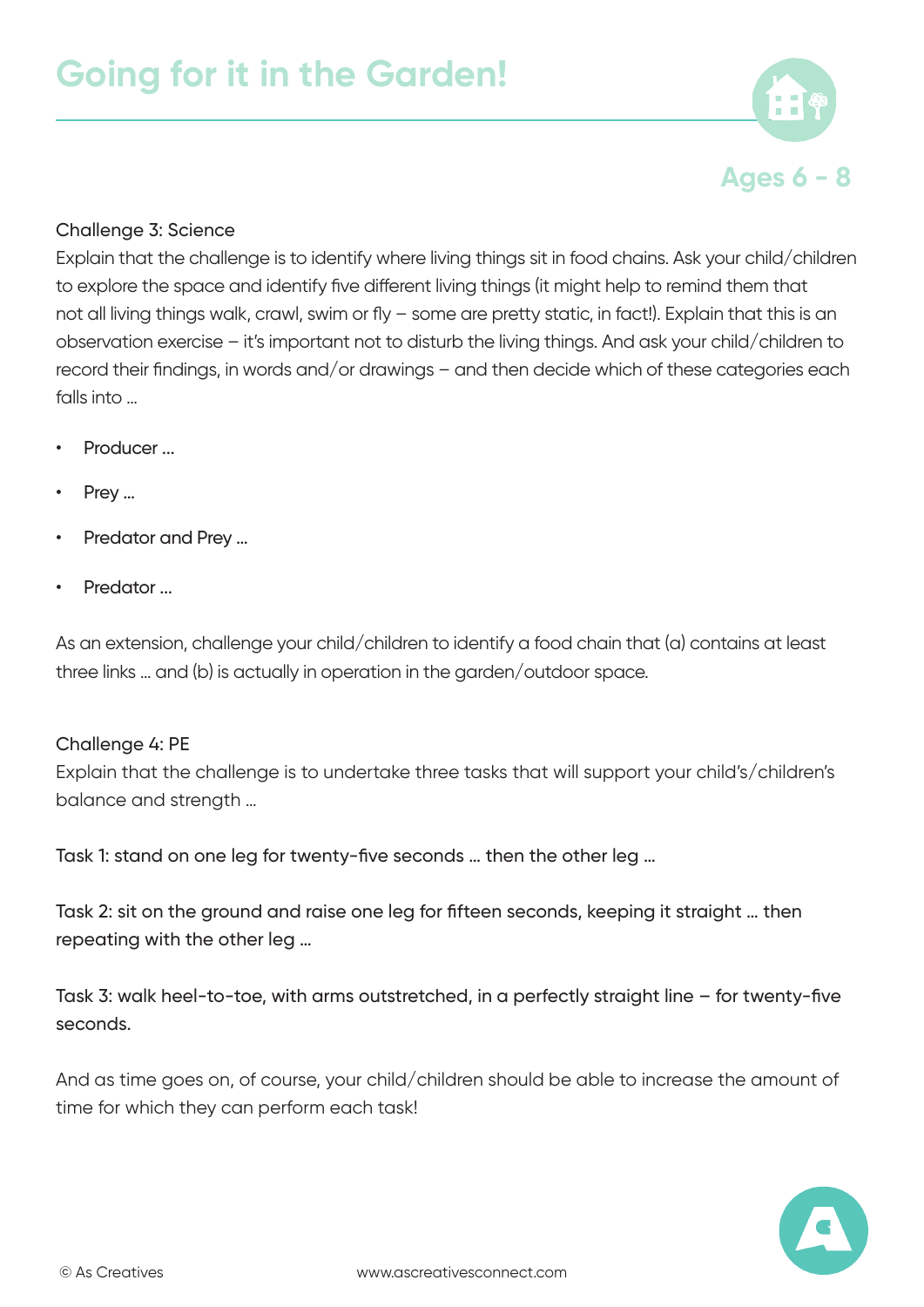

## Challenge 1: Literacy

Before you start, ask your child/children to spend a good ten minutes exploring the garden/ outdoor space. Gather back together – and ask them to identify something they have spotted that interests them. This could be as big as a tree – or as small as a single seed on a flower!

Explain that they are going to write a Haiku about whatever they have selected, by responding to the following prompts:

- Describe it using five syllables
- Say what it reminds you of using seven syllables
- Ask a question about it using five syllables

Once refined and completed, share any haikus that have been written – you might like to have a go at writing one yourself!

*We'd love to see your Haikus – so why not tweet them, using @AsCreatives and #FamilyConnect*

#### Challenge 2: Maths

Go outside – and explain that this challenge explores prime numbers. Another family member (possibly yourself) should give them a number between three and twenty-five (this is the "random number"). The child/children taking the challenge now has to find and collect a quantity of objects – bearing in mind two rules …

The quantity will be the next prime number after the random number …

All the objects should, if possible, be examples of the same thing (for example twigs, pebbles, blades of grass).

They should then record what they have collected – and the quantity.

Working with the same "random" number, and collecting more objects if required, they will now work through four more rounds …

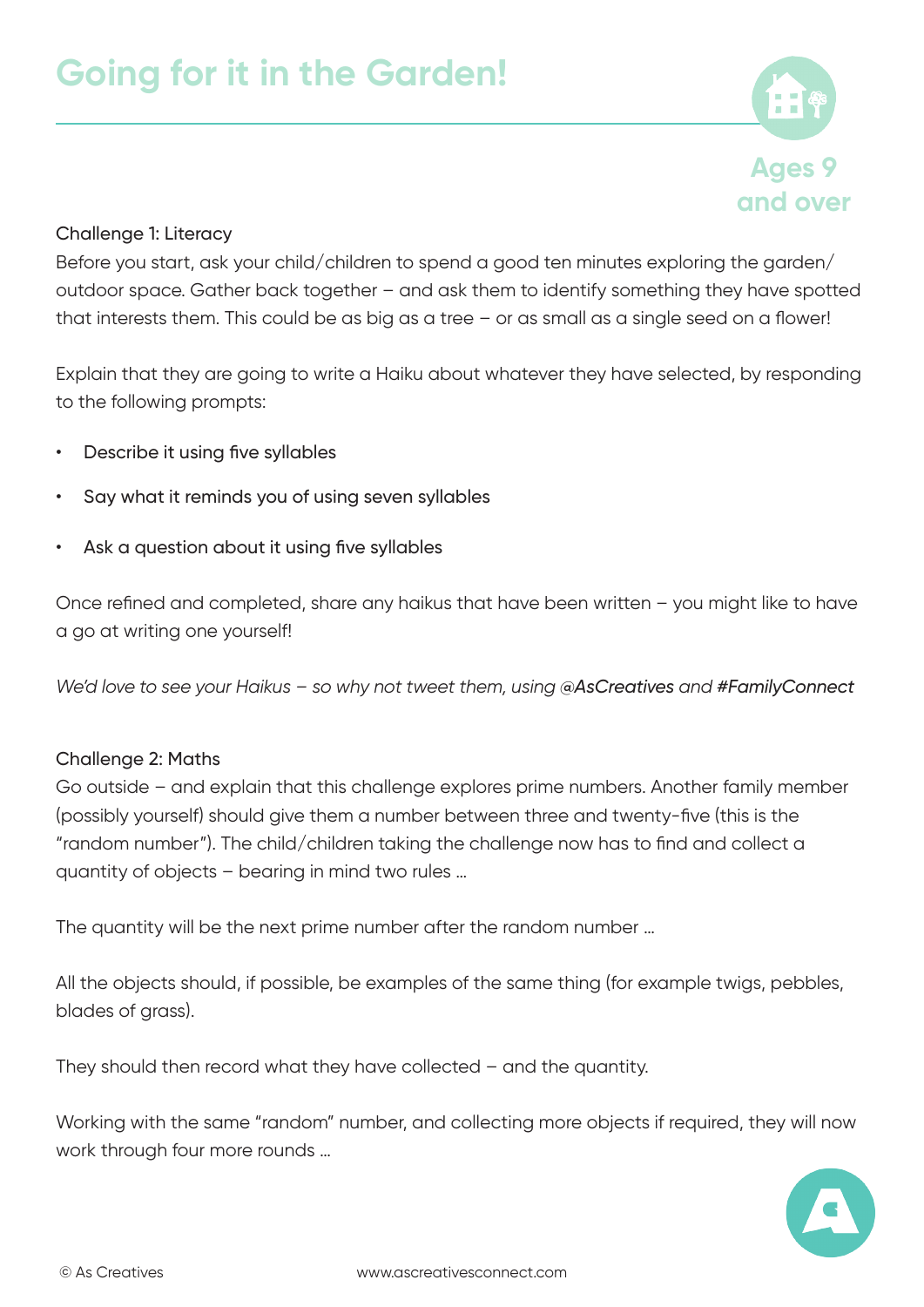

In Round 2, they will be looking for the last prime number before the random number …

In Round 3, they'll need to add eleven to the random number – and find the next prime number after their new number …

In Round 4, they'll need to add thirteen to the random number – and find the last prime number before their new number.

*Note: prime numbers are both interesting and important – and this is a great way of exploring them!*

## Challenge 3: Science

Explain that the challenge is to identify insects that are living in the garden/outdoor space – so it might be worthwhile first agreeing what constitutes an insect (three body parts, six legs). Ask your child/children to identify five different insects (ideally, these should be ones they can actually find – but you might want to relax this rule if they're struggling!).

Once they have identified (and recorded) all five, they should consider what features of each help them to survive and thrive in the garden. As an example, another minibeast, a spider (which is not an insect) is able to create webs to catch its prey.

They should write down their thoughts on each of the different insects on their activity sheet.

#### Challenge 4: PE

Explain that the challenge is to undertake three tasks that will support your child's/children's balance and strength – all with their eyes shut!

Task 1: stand on one leg for twenty-five seconds … then the other leg …

Task 2: sit on the ground and raise one leg for fifteen seconds, keeping it straight … then repeating with the other leg …

Task 3: walk heel-to-toe, with arms outstretched, in a perfectly straight line – for twenty-five seconds.

And as time goes on, of course, your child/children should be able to increase the amount of time for which they can perform each task!

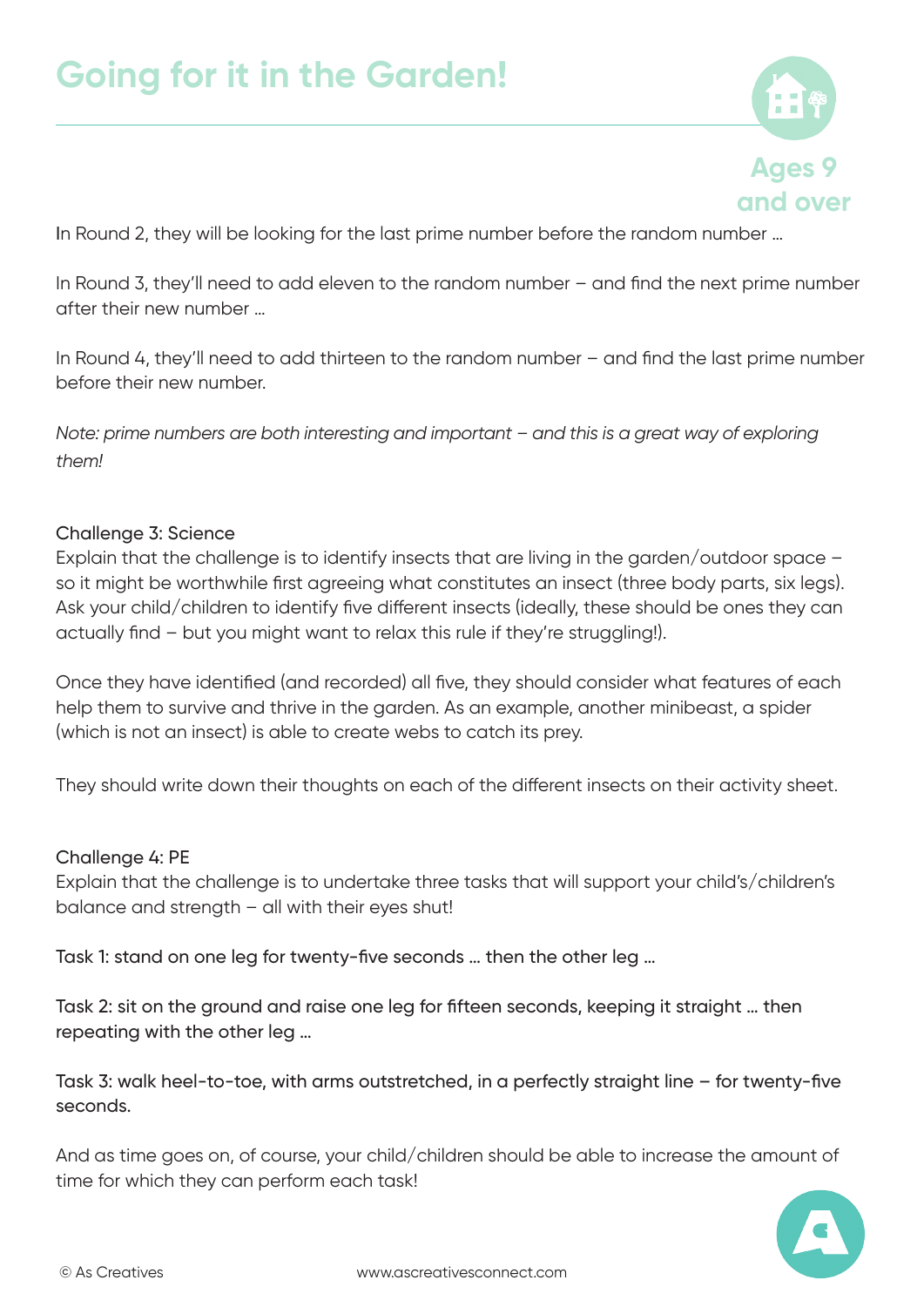

# Getting Started

Explain to the whole family that the challenge is to design, build and test a portable Crazy Golf course! It might be an idea for you all to take a look at a couple of examples of Crazy Golf in the outside world – and there are loads to see on the internet.

You'll need to make a few collective decisions first …

- What size ball are you going to use? Any size will do, even a football (although a rugby ball might prove tricky!) – but you'll need to know beforehand, as this will affect people's design concepts. If you don't have a ball, you can make one by scrunching up paper and securing it with sticky tape.
- What will signify that a hole has been completed?
- What are you going to use for a club? An umbrella is pretty much perfect (and a telescopic umbrella has the added advantage that taller members of the family will probably have to kneel down to use it!).
- Where are you going to play? How big is the playing area? And, very importantly, are there any no-go areas?
- What household resources can you use to create your obstacles/challenges? And, more importantly, which household resources can't you use?

## Can We Build It? Yes We Can!

The next job is to assign different individuals/teams to design – and make – the different holes. Some that you might like to include could include …

- Slalom Holes, where the ball has to be threaded around a line of obstacles (tins of food are perfect for this) …
- Corridor Holes, where the ball has to enter and leave by a narrow corridor (easily made from building blocks, Lego or cardboard boxes) …
- Ramped Holes, where the ball has to navigate a ramp or even a seesaw (sheets of cardboard placed over margarine tubs really fit the bill here).